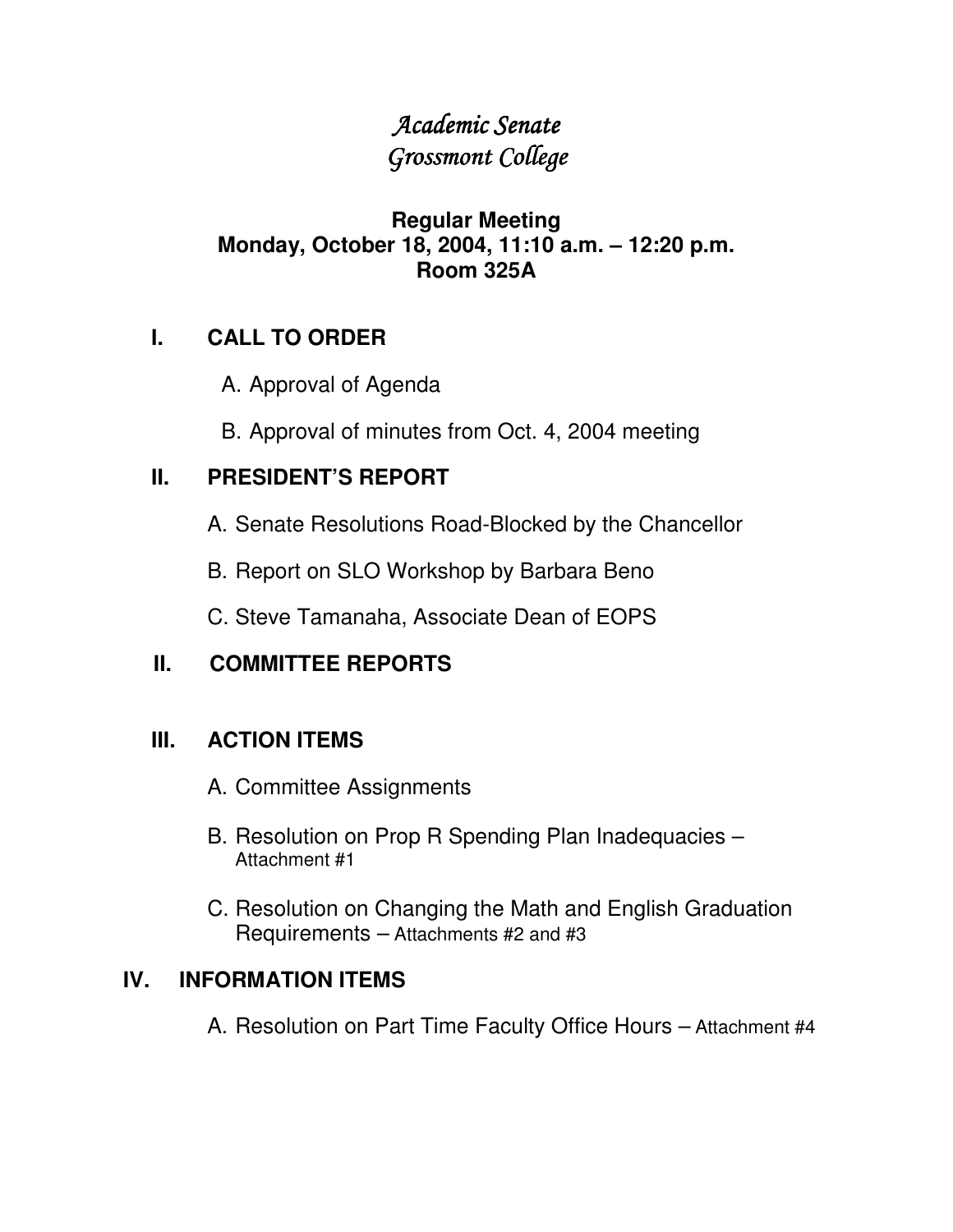# **Academic Senate Grossmont College**

#### **Minutes of the Meeting – October 18th, 2004**

**PRESENT:**Beth Smith, (President); Bonnie Schmiege, (VicePresident); Jennifer Carmean, (Senate Officer at Large); Victoria Howitt (Senate Officer at Large); P.J.Ortmeier, (Administration of Justice); Jim Wilsterman, Jeff Irwin (Art); Israel Cardona, Teresa Jacob (Behavioral Sciences); Dave Wertlieb, Virginia Dudley, (Biological Sciences); (Buisness Office Technology); Judith Zander(Business Administration); Rick Kirby, Jerry Buckley (Cardovascular Technology); Tom Olmstead, Jeff Lehman, (Chemistry); Amy Obegi (Child Development); Joel Castellaw, Sheri Guseman (Communication); (Computer Science); Mary Rider, Debbie Lim, Renee Tuller (Counseling); Evan Enowitz (Culinary Arts); (Dance); Carl Fielden (Disabled Student Services); Mark Goodman, (Earth Sciences); Gary Phillips (English); Virginia Berger, Nancy Herzfeld-Pipkin, Chuck Passentino, (ESL); Michael Perez Sylvia Montejano (EOPS); Jim Symington, Laura Burger, (Exercise Science and Wellness); (Foreign Language); Carlos Contreras, (History); (International Business); Nadra Farina-Hess, (Library); Peg Hovde, Irene Palacios, Shirley Pereira (Math); Evan Wirig, William Snead (Media Communications); (Music); (Nursing); (Occupational Therapy); Joan Ahrens, David Milroy, (PartTime Representatives); Zoe Close, Bill Hoaglin (Philosophy, Humanities & Religious Studies) Ross Cohen, Dennis Collins, (Physics, Astronomy, & Physical Sciences); Shahrokh Shahrokhi, (Political Economy); Lorenda Seibold- Phalan, (Respiratory Therapy); (Theatre Arts).

**ABSENT:**Rick Michelson, Lance Parr (Administration of Justice); Gregg Robinson (Behavioral Sciences); Craig Milgrim (Biological Sciences); Mary Courtney, (Child Development); Janet Gelb; Diane Mayne-Stafford (Computer Science); Tom Gamboa, (Cross Cultural Studies); Joe Orate (Culinary Arts); Kathy Meyer (Dance); Jane Nolan (DSPS); Michael Perez (EOPS); Karen Caires, Larry Larsen (Exercise Science and Wellness); Ruth Konopka (Foreign Language); Mel Amov, (History); Pat Miller, Priscilla Rogers (International Business); Steve Davis, Ray Funk (Math); Steve Baker (Music); Nancy Tendall (Nursing);Marcelle Karlin (Occupational Therapy); Gwenyth Mapes (Philosophy, Humanities & Religious Studies); Will Cummings (Political Economy); Beth Mallette-Anderson, Craig Everett, Hank Jordan, (Theatre Arts).

**GUESTS**: Omero Suarez, Chancellor Scott Barr, Counseling Susan Working, Math Brandi Beel, SDICCA Intern, English

**RECORDER**: Tasa Campos

#### **I. CALL TO ORDER**

#### **A. Approval of Agenda**

M/S/U Wirig/Montejano

#### **B. Approval of Minutes**

The minutes from the September 13th meeting were reviewed and approved. M/S/U Wertlieb/Olmstead

#### **ll. PRESIDENT'S REPORT**

Beth welcomed Chancellor Suarez to the meeting. Dr. Suarez attended to give a follow-up on his presentation at the last Academic Senate on September 20<sup>th</sup>. He had not been placed on the agenda and apologized for the miss communication between his office and the Senate regarding his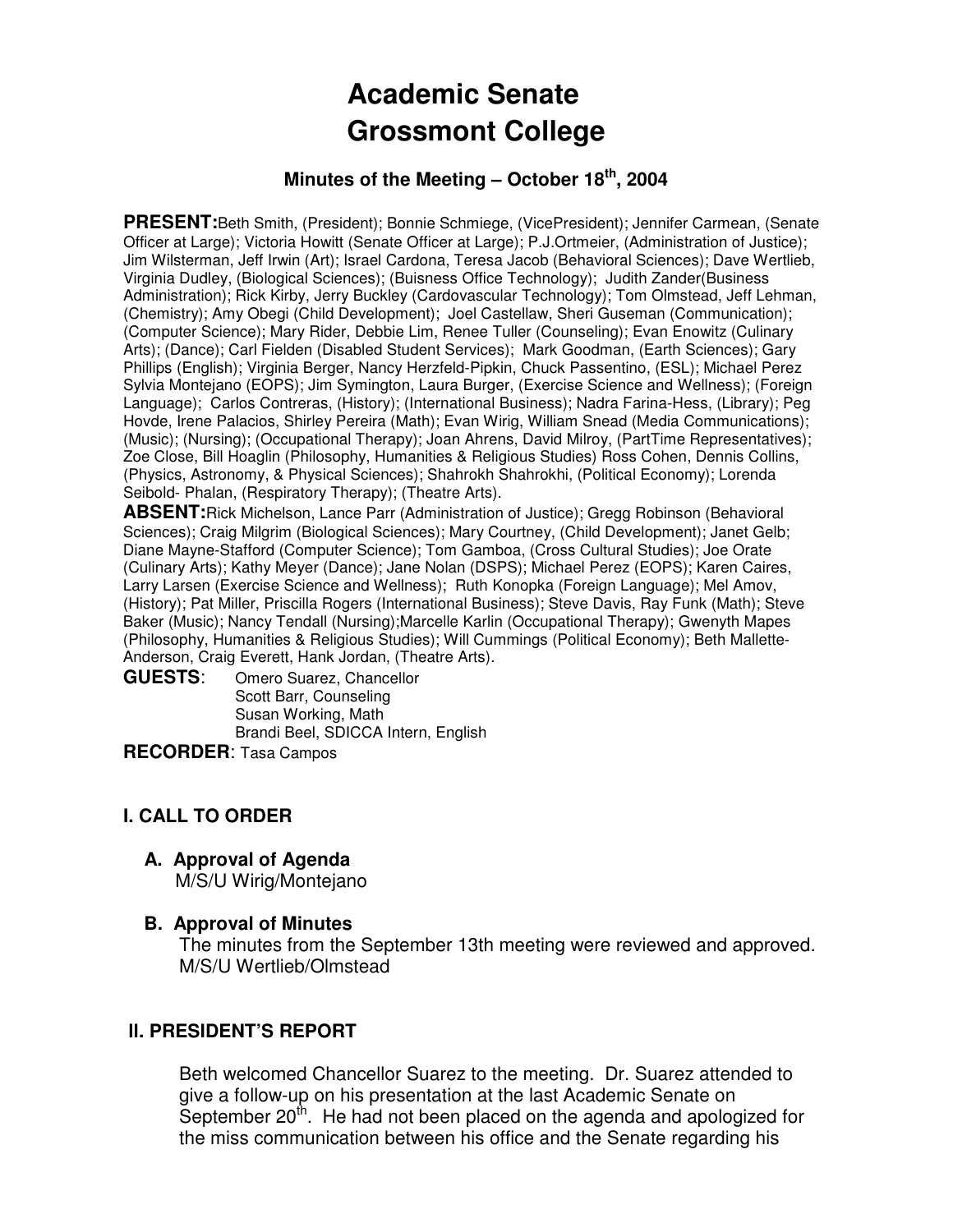attendance. The Chancellor shared that a plan is being developed regarding the hiring of full-time faculty. Dr. Martinez has shared with the Chancellor that a plan, that will be going through shared governance, is being developed to fill seventeen positions this year and hopefully another fifteen next year and then fifteen or more the following year. The Chancellor expressed his desire that the College and District continue to work together very aggressively at the State level to be sure that we bring in the second installments of equalization and then the third installments of equalization.

The Chancellor shared he had met individually with Mike Matherly regarding Mike's presentation on "Full Time Faculty Trends" presented at the last Academic Senate meeting on September 20<sup>th</sup>. Mike Matherly had suggested to the Chancellor that he meet with a few faculty members to discuss the issue of full-time faculty as well. This Friday, October  $8<sup>th</sup>$ , the Chancellor will be meeting with 10 to 12 faculty members to review and discuss the situation.

Dr. Suarez thanked Beth for the time.

Beth reported the following:

• Arlene Mellien, wife of former Dean and Instructor, Richard "Dick" Mellien has passed away. For more information please contact Beth.

#### **A. Faculty Meeting with Dr. Suarez -**

Beth confirmed the meeting to discuss full time faculty trends and other issues with the Chancellor. She stated the Chancellor did not communicate with her about the meeting, but the participants agreed to include the Senate Officers.

#### **B. List of Actions Generated by Chairs and Coordinators -**

A hand-out was distributed titled "List of Possible Actions to be Considered by Faculty" to the group. Beth stated two lists had been developed from faculty input and suggestions, one listing possible actions that may be taken by the Senate and the other listing possible actions that may be taken by faculty.

The group reviewed the lists. It was suggested that a vote of no confidence on Vice Chancellor, Jim Austin be added to the list. Tom Olmstead volunteered to work with other faculty members, by e-mail, in prioritizing the list in order to start acting immediately on some of the actions since it was suggested some of the possible actions be implemented as soon as possible. The list will be reviewed at the next Academic Senate meeting on October 18<sup>th</sup>.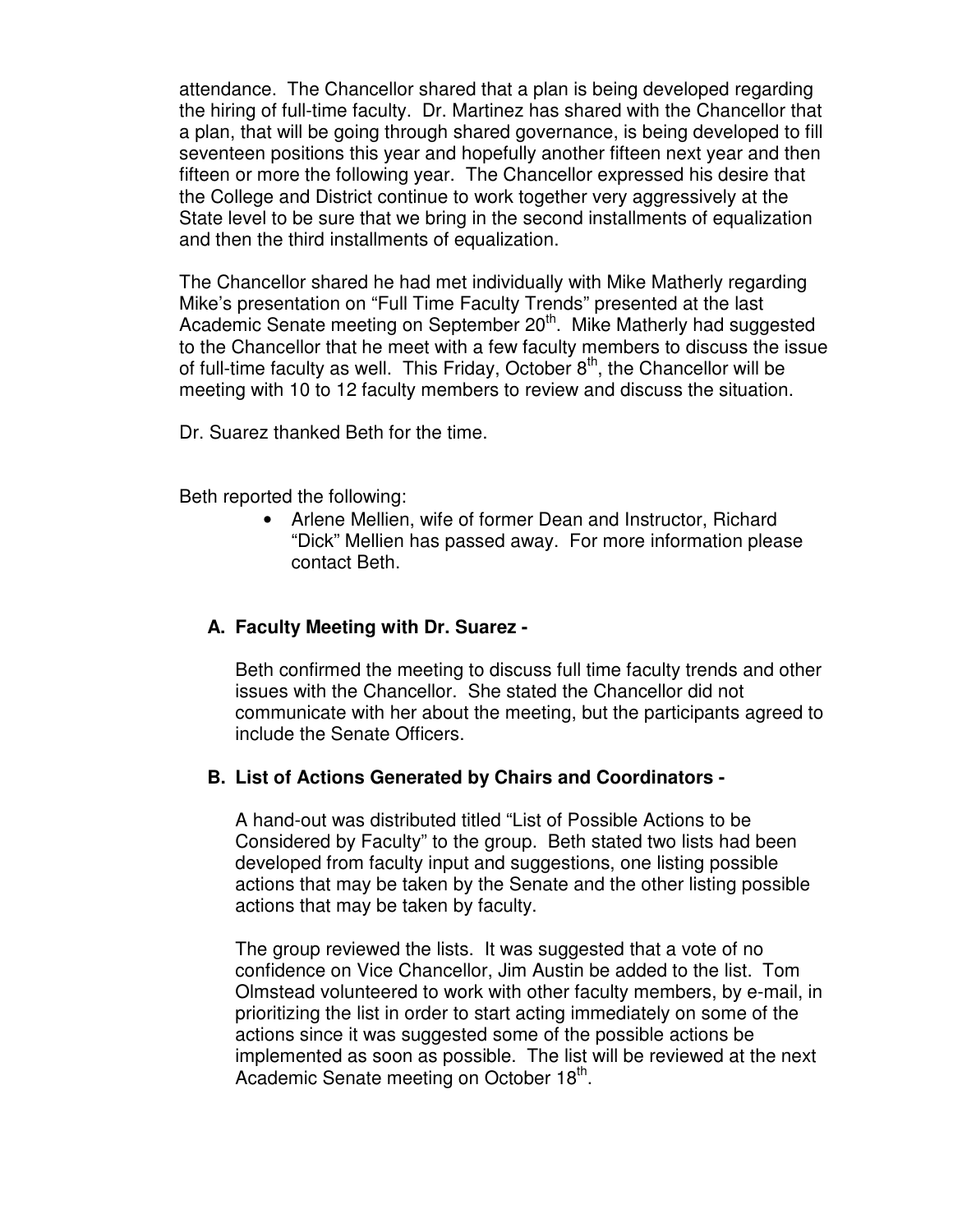#### **C. Report on SLO Workshop by Barbara Beno -**

Due to the lengths of other discussions, the report on the Student Learning Outcomes will be presented at the next meeting.

#### **lll. COMMITTEE REPORTS**

#### **A. Planning & Budget Council -**

Jerry Buckley reported on the Planning & Budget Council meeting on September  $30<sup>th</sup>$ . He distributed a copy of the "Adoption Budget FY 2004 – 2005" and a summary report of the meeting. Jerry gave a brief review of the following:

- 1. Budget Update
- 2. Faculty Hire Report
- 3. Enrollment Strategies Update
- 4. Prop R Funding Plan
- 5. District Income Allocation Task Force
- 6. Committee Reports

Jerry suggested that the group contact their department's College Saving Task Force representative to discuss the distribution of college funds.

The college is trying to build up intersession FTES so if you would like to teach during an intersession, please speak with your dean.

#### **lV. ACTION ITEMS**

#### **V. INFORMATION ITEMS**

#### **A. Committee Assignments**

Beth distributed a tentative list of "Faculty to Serve on Committees Information" dated 10-04-04. She asked the group to review. The list will be up for approval at the next meeting.

#### **B. Resolution on Prop R Spending Plan Inadequacies – Attachment #1**

Beth reviewed the Resolution on Prop R Spending Plan Inadequacies (draft 9- 20-04). The group discussed the various inadequacies and differences in the plan. The cost of GAFCON, the Project Management Group for the District, was reviewed. It was requested that more investigation into the costs be done.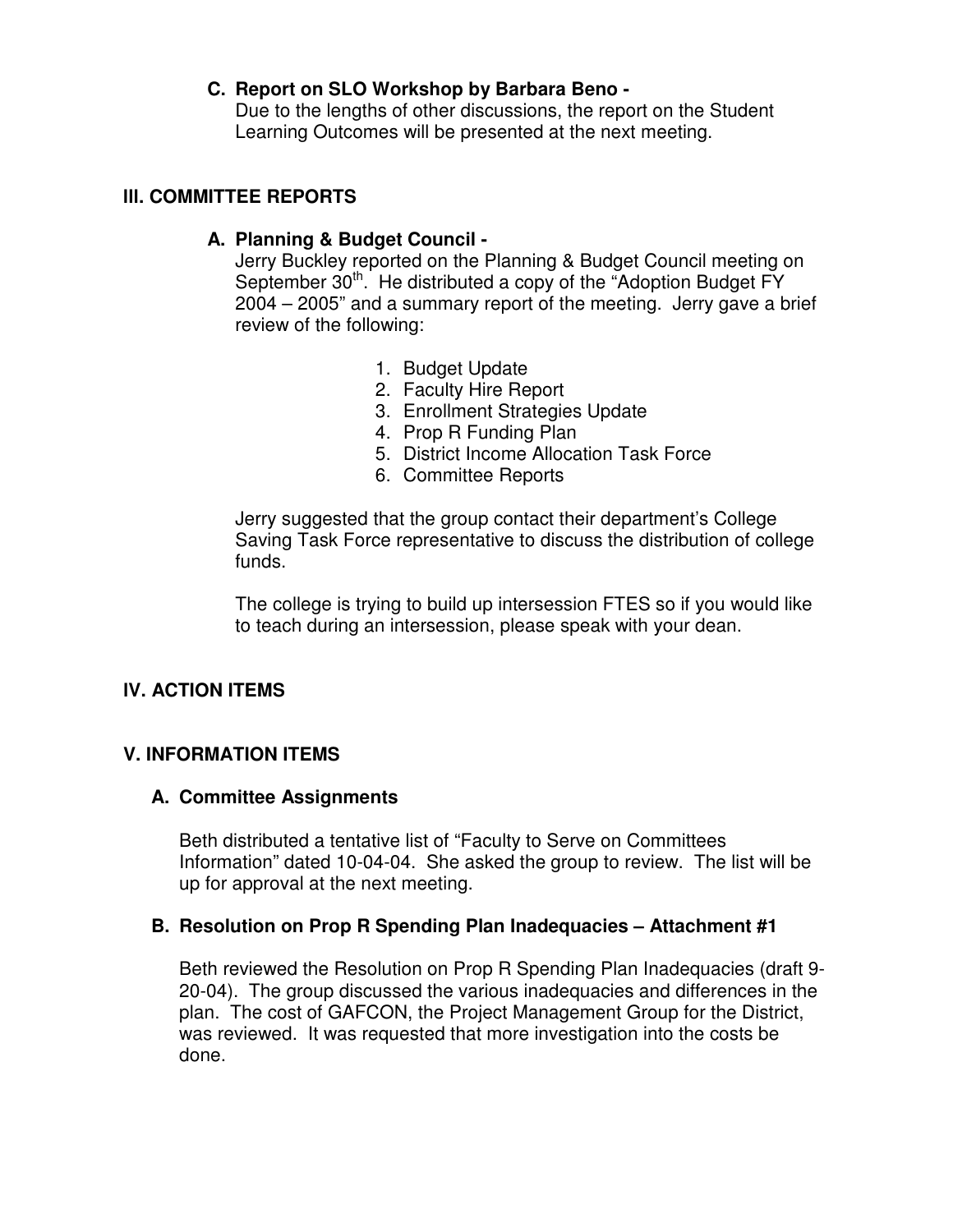#### **C. Resolution on Part Time Office Hours – Attachment #2**

Due to the length of the previous discussion, the part time faculty representatives graciously agreed to postpone consideration of the resolution to next time.

#### **D. Resolution on Changing the Math and English Graduation Requirements – Attachment #3**

Beth read the Academic Senate Resolution – Changes to AA/AS Degree Requirements; Specifically Math and English. She stated the resolution needed to be approved prior to the end of the month. Please review and let her know of any changes or suggestions. Peg Hovde shared the Math Department is not in favor of leaving the requirements as they are. The Math Department will have amendments to the resolution.

Meeting adjourned at 12:25.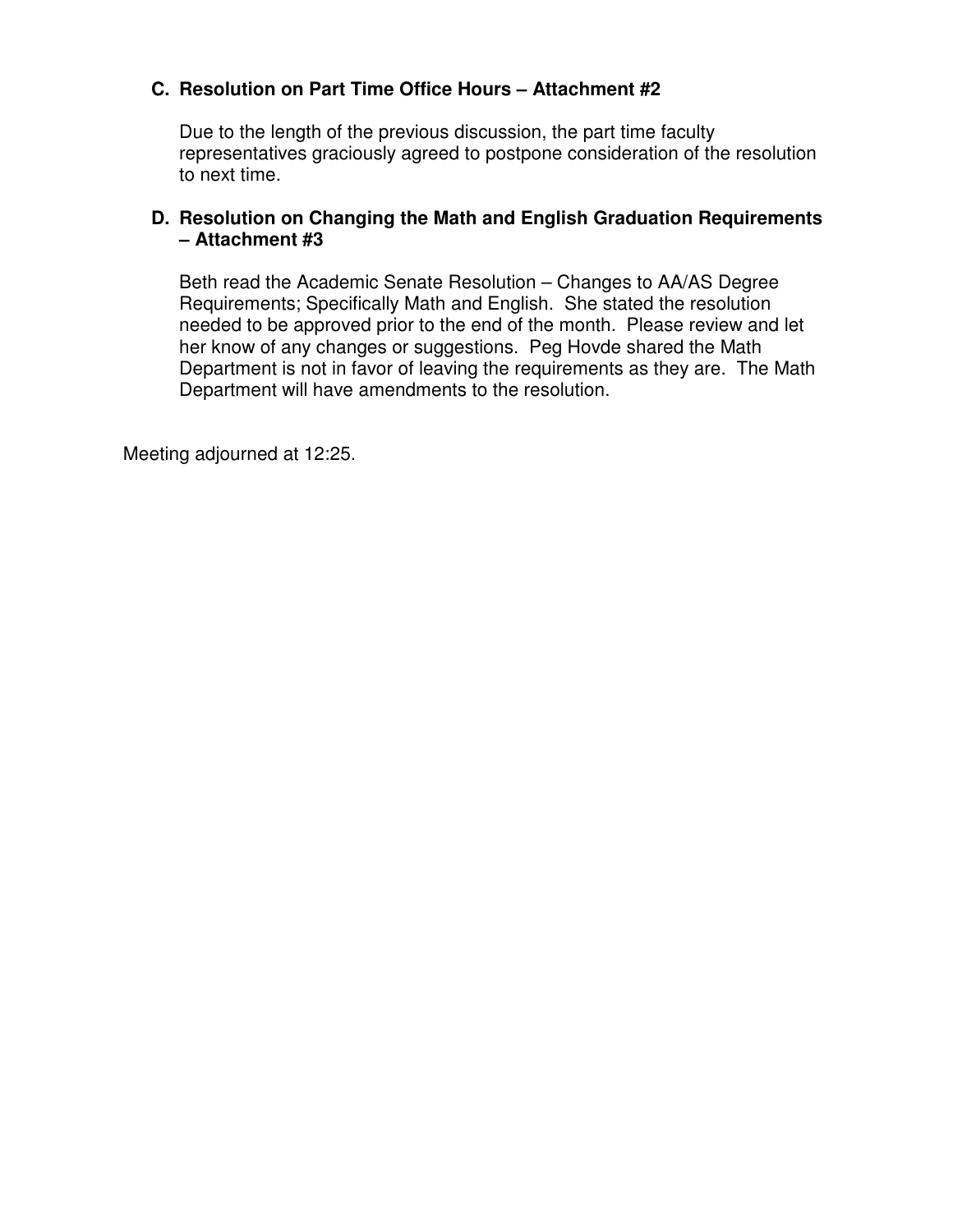#### **Resolution on Prop R Spending Plan Inadequacies (draft 9-20-04)**

Whereas the current Prop R Spending Plan will not fund all the required repairs at Grossmont College identified in the 3DI and Viron reports; and

Whereas 18 out of 28 (67%) of the Grossmont College buildings and facilities will, with the current plan, continue to have a rating of "poor condition;" and

Whereas it will require an additional \$20,000,000 (estimated in 2002 dollars) to complete the repairs on the 18 buildings; and

Whereas the District has developed a funding plan that distributes all the Scheduled Maintenance, Repair and Renovation, and Energy Conservation funds according to Governing Board approved plans, but does not distribute Project Management and Construction Contingency funds according to those plans; and

Whereas Grossmont College will be allocated roughly 58% of the Prop R funds for Scheduled Maintenance, Repair and Renovation, and Energy Conservation, but only 32% of the excess Program Management funds and 4% of the Construction Contingency; and

Whereas overcrowding is an immediate problem at Grossmont College, and enrollment trends indicate that the new and remodeled buildings will be filled to capacity as soon as they are completed as seen in the new Library Technology Resource Center; and

Whereas there will be interest earned on the monies from Prop R revenues that could be used to backfill Grossmont College until a fair and appropriate level of cost distribution has been reached for Repair and Renovation, Project Management and Construction Contingency; therefore

Be it resolved that the Grossmont College Academic Senate insists that the Governing Board adjust the current plan, or develop and fund a new plan, to fully repair all the buildings at Grossmont, "worst first," that achieves its stated goal of "good condition" (per board action taken May 21, 2002); and

Be it further resolved that the Grossmont College Academic Senate recommends including in the Prop R Spending Plan a method of distributing the earned interest to address the inadequate funding allocated to the college for Repair and Renovation, Program Management and Construction Contingency.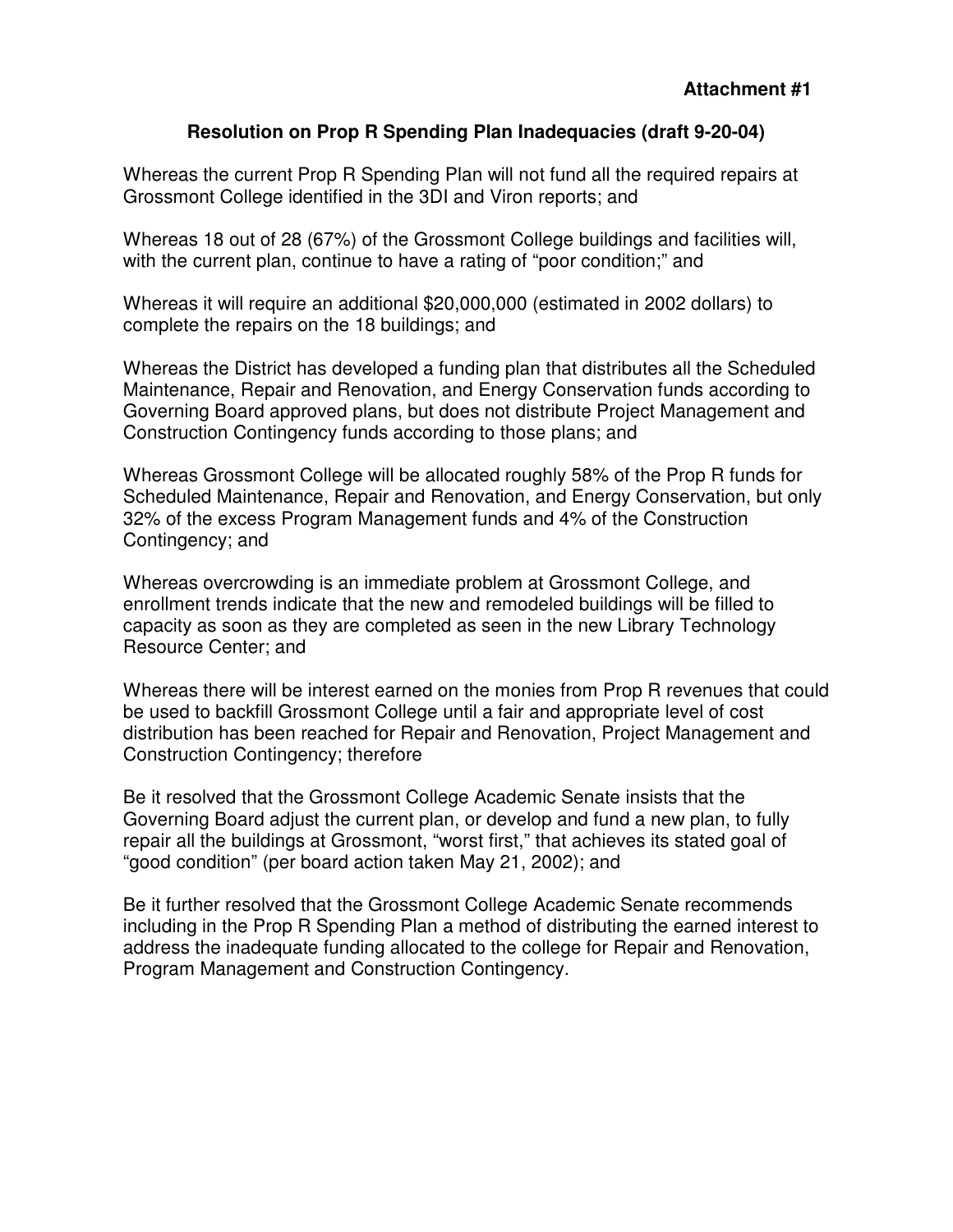#### **Academic Senate Resolution – Attachment #2**

#### **Changes to AA/AS Degree Requirements; Specifically Math and English**

Whereas, Grossmont College believes that local control is in the best interest of the students and the community and is opposed to state mandated changes in the Associate of Arts and Science degrees;

Whereas, Community colleges have the right to decide associate degree requirements locally, therefore may elevate the math and English requirements if proven necessay;

Whereas, The Grossmont College faculty is committed to working together for the best interests of our students in academic matters;

Resolved, That the Grossmont faculty support the right of local faculty, working through their local academic senates, to determine whether requirements for the associate degree continue to be elementary algebra or for English, a course one level below transfer level, best meet the needs of the student population and communities they serve.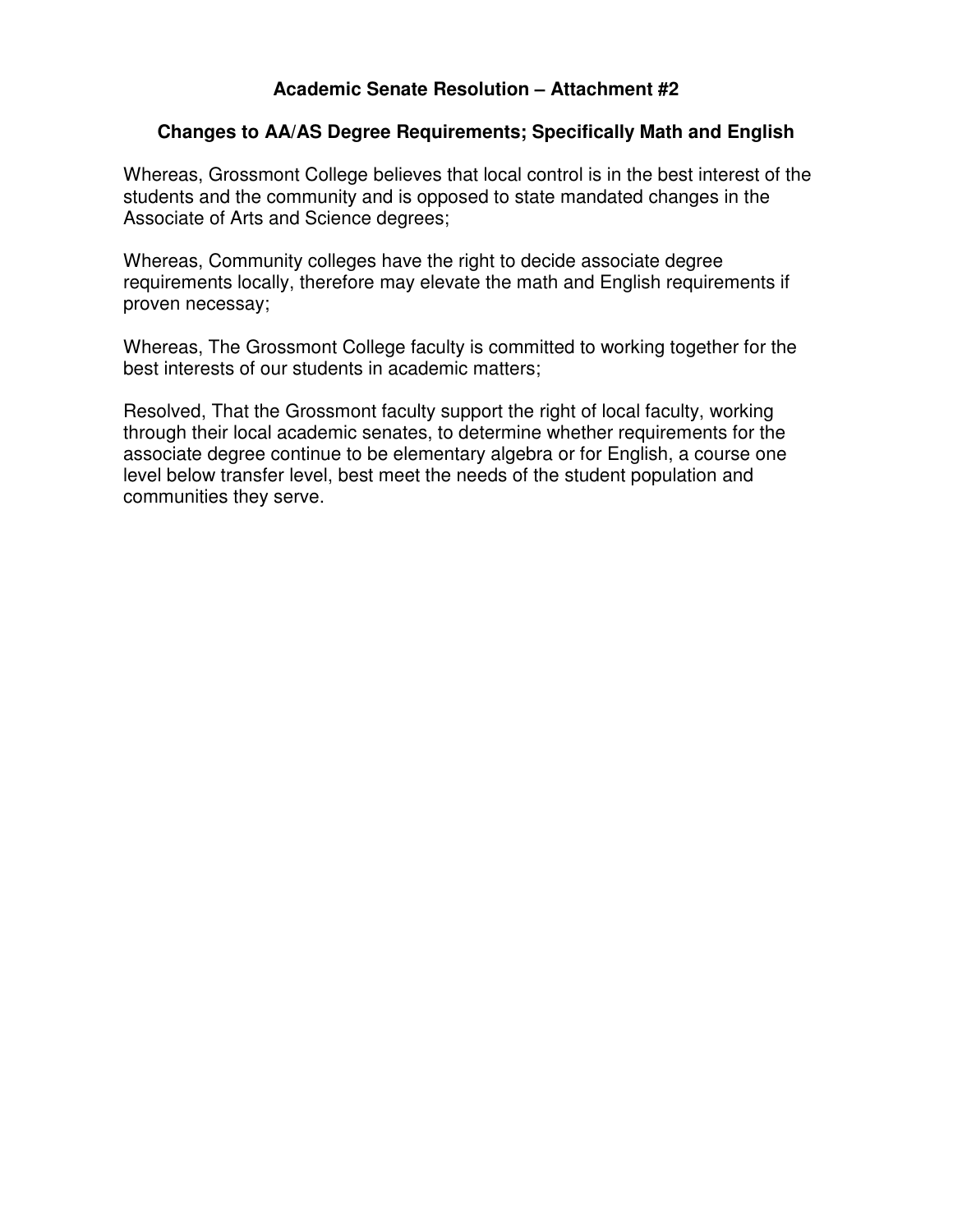#### **Attachment #3**

#### **DRAFT (10-18-04)**

#### **Changes to AA/AS Degree Requirements; Specifically Mathematics**

Whereas, Elementary algebra is two levels below transfer level, intermediate algebra is aligned with the English requirement of one level below transfer level;

Whereas, Grossmont College faculty believe that earning an AA/AS degree should be a greater achievement than earning a high school diploma, whose minimum math requirement is equivalent to elementary algebra, the lowest math course offered in high school;

Whereas, Grossmont College faculty are committed to keeping in line with the national trend of increasing students' higher-order thinking and mathematical skills to better prepare them for the growing technological needs of the job market;

Whereas, Intermediate algebra expands upon elementary algebra topics; to include real-world mathematical modeling and problem solving, skills valued by employers;

Resolved, That the Grossmont College Academic Senate supports changing the minimum statewide mathematics requirement for an AA/AS degree to be intermediate algebra, a course one level below transfer level, to best meet the growing needs of the student population and the communities they serve.